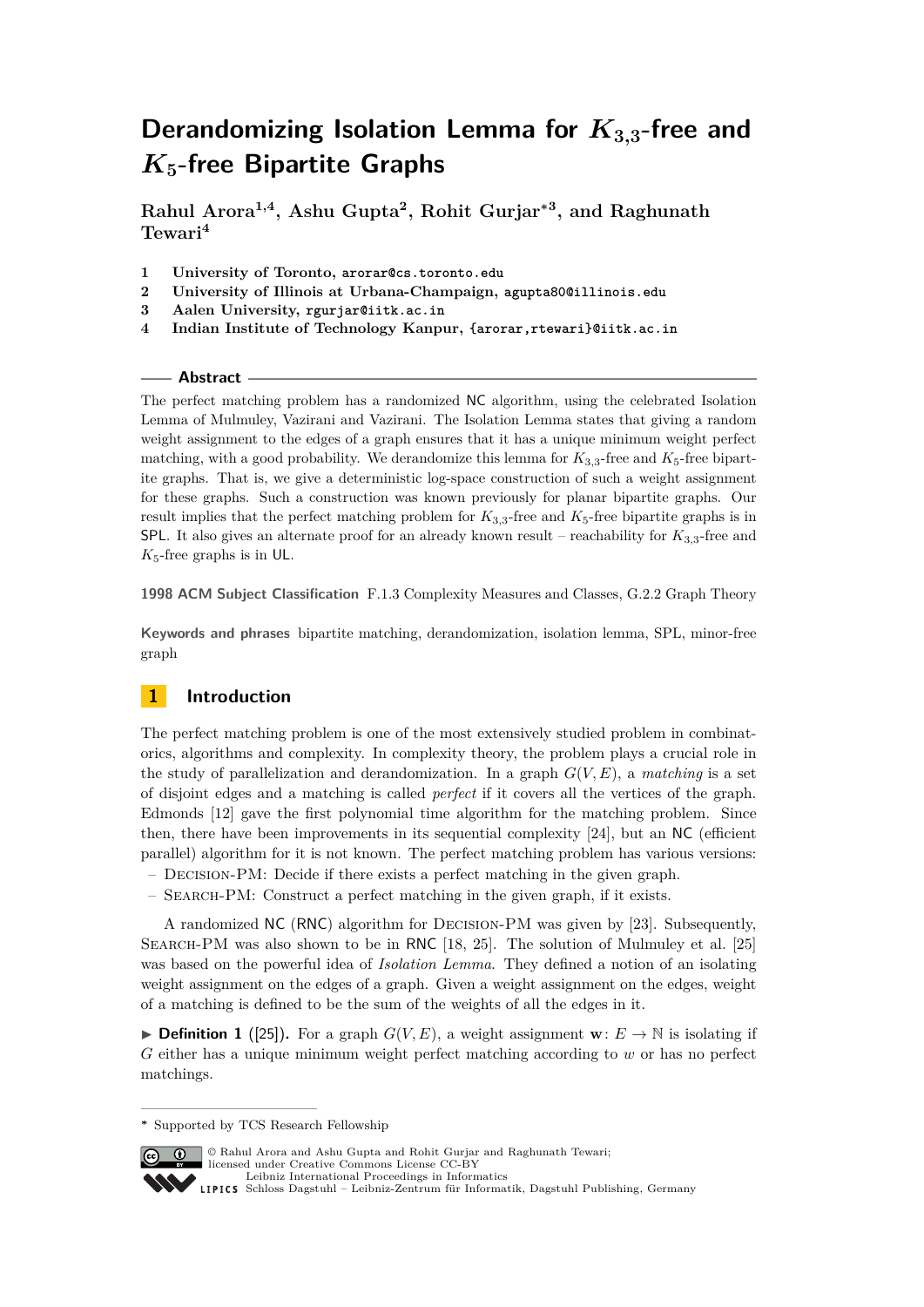The Isolation Lemma states that a random integer weight assignment (polynomially bounded) is isolating with a good probability. Other parts of the algorithm in [\[25\]](#page-13-3) are deterministic. They showed that if we are given an isolating weight assignment (with polynomially bounded weights) for a graph *G*, then a perfect matching in *G* can be constructed in  $NC<sup>2</sup>$ . Later, Allender et al. [\[2\]](#page-12-1) showed that the DECISION-PM would be in SPL, which is in NC<sup>2</sup> , if an isolating weight assignment can be constructed in L (see also [\[9\]](#page-12-2)). A language *L* is in the class SPL if its characteristic function  $\chi_L : \Sigma^* \to \{0,1\}$  can be (log-space) reduced to computing determinant of an integer matrix.

Derandomizing the Isolation Lemma remains a challenging open question. A general version of Isolation Lemma has also been studied, where one has to ensure a unique minimum weight set in a (non-explicitly) given family of sets (or multisets). Arvind and Mukhopadhyay [\[4\]](#page-12-3) have shown that derandomizing this version of Isolation Lemma would imply circuit size lower bounds. While Reinhardt and Allender [\[26\]](#page-13-4) have shown that derandomizing Isolation Lemma for some specific families of paths in a graph would imply  $NL = UL$ .

With regard to matchings, Isolation Lemma has been derandomized for some special classes of graphs: planar bipartite graphs [\[9,](#page-12-2) [29\]](#page-13-5), constant genus bipartite graphs [\[10\]](#page-12-4), graphs with small number of matchings [\[14,](#page-12-5) [1\]](#page-12-6) and graphs with small number of nice cycles [\[15\]](#page-12-7). In a result subsequent to this work, Fenner et al. [\[13\]](#page-12-8) achieved an almost complete derandomization of the isolation lemma for bipartite graphs. They gave a deterministic construction but with quasi-polynomially large weights. A graph *G* is bipartite if its vertex set can be partitioned into two parts  $V_1, V_2$  such that any edge is only between a vertex in *V*<sup>1</sup> and a vertex in *V*2. A graph is planar if it can be drawn on a plane without any edge crossings.

It is well known that a graph is planar if and only if it is both  $K_{3,3}$ -free and  $K_5$ -free [\[33\]](#page-13-6). For a graph *H*, *G* is an *H*-free graph if *H* is not a minor of *G*.  $K_{3,3}$  is the complete bipartite graph with  $(3, 3)$  nodes and  $K_5$  is the complete graph with 5 nodes. A natural generalization of planar bipartite graphs would be  $K_{3,3}$ -free bipartite graphs or  $K_5$ -free bipartite graphs. We make a further step towards the derandomization of Isolation Lemma by derandomizing it for these two graph classes. Note that these graphs are not captured by the classes of graphs mentioned above. In particular, a  $K_{3,3}$ -free or  $K_5$ -free graph can have arbitrarily high genus, exponentially many matchings or exponentially many nice cycles.

## <span id="page-1-0"></span>**Findmen 2.** *Given a*  $K_{3,3}$ -free or  $K_{5}$ -free bipartite graph, an isolating weight assignment *(polynomially bounded) for it can be constructed in log-space.*

Another motivation to study these graphs came from the fact that Count-PM (counting the number of perfect matchings) is in  $NC^2$  for  $K_{3,3}$ -free graphs [\[31\]](#page-13-7) and in  $TC^2$  ( $\subseteq NC^3$ ) for *K*5-free graphs [\[28\]](#page-13-8). These were the best known results for Decision-PM too. The counting results, together with the known NC-reduction from Search-PM to Count-PM (for bipartite graphs) [\[20\]](#page-13-9), implied an NC algorithm for Search-PM. Thus, a natural question was to find a direct algorithm for Search-PM via isolation, which we do here. One limitation of the earlier approach is that COUNT-PM is  $\#P$ -hard for general bipartite graphs. Thus, there is no hope of generalizing this approach to work for all graphs. While the isolation approach can potentially lead to a solution for general/bipartite graphs.

Theorem [2](#page-1-0) together with the results of Allender et al. [\[2\]](#page-12-1) and Datta et al. [\[9\]](#page-12-2) gives us the following results about matching.

 $\triangleright$  **Corollary 3.** *For a*  $K_{3,3}$ *-free or*  $K_5$ *-free bipartite graph,* 

*–* Decision-PM *is in* SPL*.*

*–* Search-PM *is in* FLSPL *.*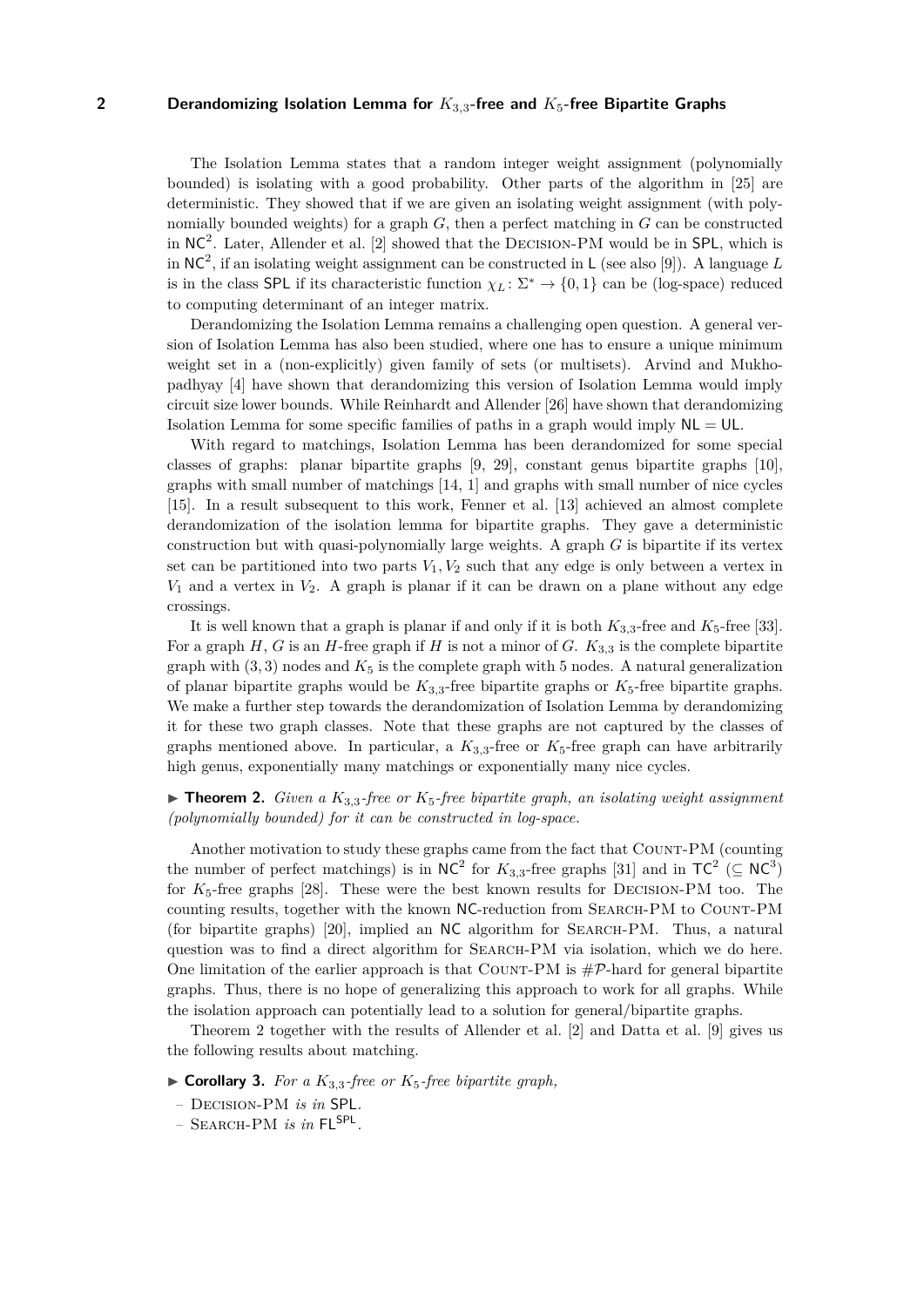FLSPL is the set of function problems which can be solved by a log-space Turing machine with access to an SPL oracle. Like SPL,  $FL^{SPL}$  also lies in  $NC^2$ . The problem MIN-WEIGHT-PM asks to construct a minimum weight perfect matching in a given graph with polynomially bounded weights on its edges.

The crucial property of these graphs, which we use, is that their 4-connected components are either planar or small sized. This property has been used to reduce various other problems on  $K_{3,3}$ -free or  $K_5$ -free graphs to their planar version, e.g. graph isomorphism [\[11\]](#page-12-9), reachability [\[30\]](#page-13-10). However, their techniques do not directly work for the matching problem. There has been an extensive study on more general minor-free graphs by Robertson and Seymour. In a long series of works, they gave similar decomposition properties for these graphs [\[27\]](#page-13-11). Our approach for matching can possibly be generalized to *H*-free graphs for a larger/general graph *H*.

**Our techniques:** We start with the idea of Datta et al. [\[9\]](#page-12-2) which showed that a skewsymmetric weight function on the edges  $(w(u, v) = -w(v, u))$  such that every cycle has a nonzero circulation (weight in a fixed orientation) implies isolation of a perfect matching in bipartite graphs. To achieve nonzero circulation in a  $K_{3,3}$ -free or  $K_5$ -free graph, we work with its 3-connected or 4-connected component decomposition given by [\[33,](#page-13-6) [5\]](#page-12-10), which can be constructed in log-space [\[30,](#page-13-10) [28\]](#page-13-8). The components are either planar or constant-sized and share a pair/triplet of vertices. These components form a *tree structure*, when each component is viewed as a node and there is an edge between two components if they share a pair/triplet. For any cycle *C* in the graph, we break it into its fragments contained within each of these components, which we call *projections* of *C*. Any such projection can be made into a cycle by adding virtual edges for separating pairs/triplets in the corresponding component.

Circulation of any cycle can be seen as a sum of circulations of its projections. The projections of a cycle can have circulations with opposite signs and thus, can cancel each other. To avoid this cancellation, we observe that the components, where a cycle has a non-empty projection form a subtree of the component tree. The idea is to assign edge weights using a different scale for each level of nodes in the tree. This ensures that for any subtree, its root node will contribute a weight higher than the total weight from all its other nodes. To avoid any cancellations within a component, weights in a component are given by modifying some known techniques for planar graphs [\[9,](#page-12-2) [19\]](#page-13-12) and constant sized graphs.

This idea would work only if the component tree has a small depth, which might not be true in general. Thus, we create an  $O(\log n)$ -depth *working tree* by finding 'centers' for the component tree and its subtrees recursively. The construction of such a balanced working tree has been studied in context of evaluating arithmetic expressions [\[7\]](#page-12-11). In the literature, this construction is also known as 'centroid decomposition' or 'recursive balanced separators'. Its log-space implementation is more involved.

As the working tree has  $O(\log n)$  depth, the straightforward way of using a different scale for each level will lead to edge weights being  $n^{O(\log n)}$ . So instead, in a component node, we assign weights to only those edges which surround a separating pair/triplet. The weighting scheme ensures that the total weight grows only by a constant multiple, when we move one step higher in the working tree.

Achieving non-zero circulation in log-space also puts directed reachability in UL [\[26,](#page-13-4) [6,](#page-12-12) [29\]](#page-13-5). Thus, we get an alternate proof for the result – directed reachability for  $K_{3,3}$ -free and  $K_5$ -free graphs is in UL [\[30\]](#page-13-10).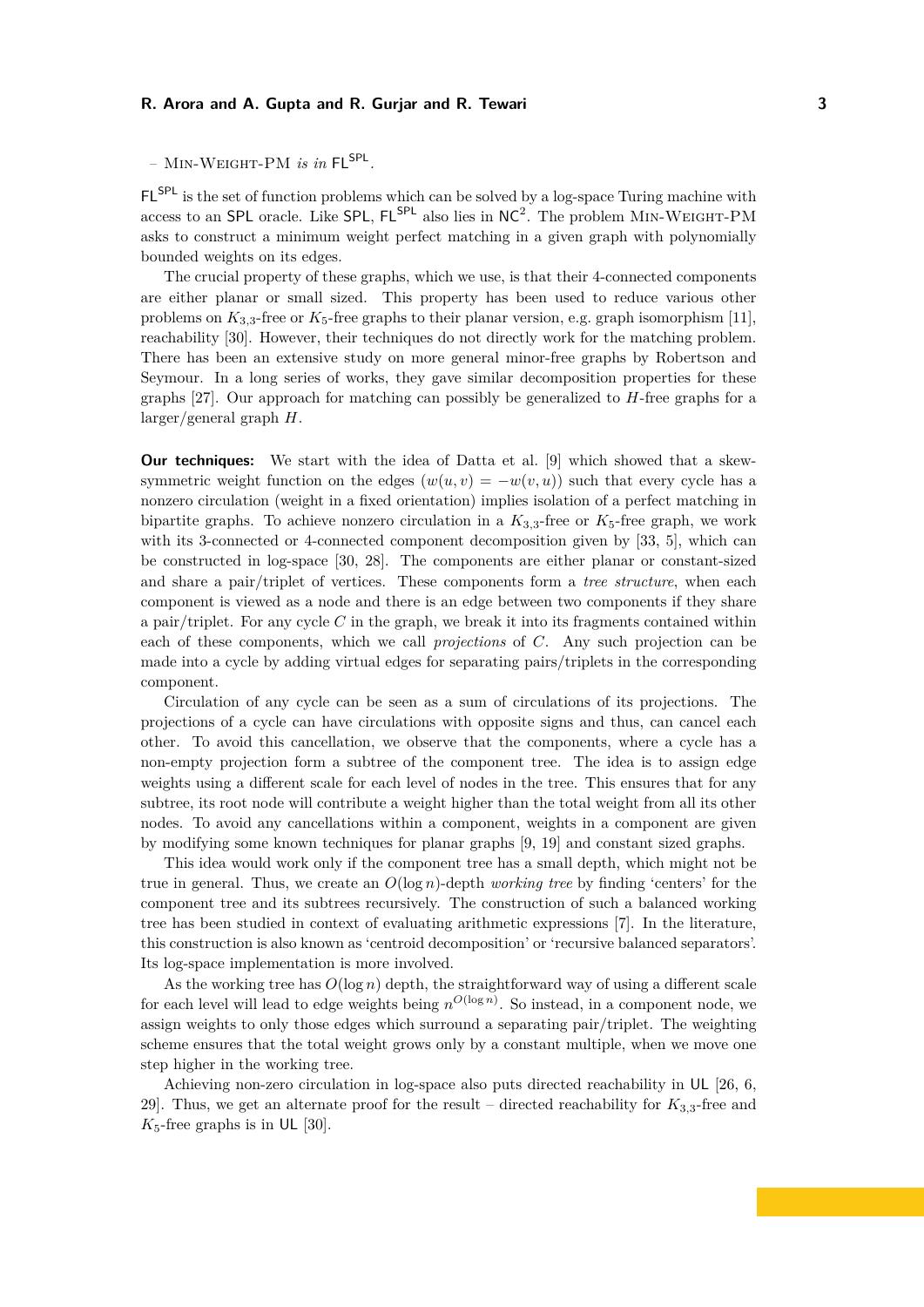In Section [2,](#page-3-0) we introduce the concepts of nonzero circulation, clique-sum, graph decomposition and the corresponding component tree. In Section [3,](#page-4-0) we give a log-space construction of a weight assignment with nonzero circulation for every cycle, for a class of graphs defined via clique-sum operations on planar and constant-sized graphs. This class contains  $K_{3,3}$ -free and  $K_5$ -free graphs (a proof can be found in the full version of this paper [\[3\]](#page-12-13)).

# <span id="page-3-0"></span>**2 Preliminaries**

Let us first define a skew-symmetric weight function on the edges of a graph. For this, we consider the edges of the graph directed in both directions. We call this directed set of edges  $\vec{E}$ . A weight function  $w: \vec{E} \to \mathbb{Z}$  is called skew-symmetric if for any edge  $(u, v)$ ,  $w(u, v) = -w(v, u).$ 

**Definition 4** (Circulation). For a cycle C, whose edges are given by  $\{(v_1, v_2), (v_2, v_3), \ldots\}$  $(v_{k-1}, v_k), (v_k, v_1)$ , its circulation is defined to be  $w(v_1, v_2) + w(v_2, v_3) + \cdots + w(v_k, v_1)$ .

Clearly, as our weight function is skew-symmetric, changing the orientation of the cycle only changes the sign of the circulation. The following lemma [\[29,](#page-13-5) Theorem 6] gives the connection between nonzero circulations and isolation of a matching. For a bipartite (undirected) graph  $G(V_1, V_2, E)$ , a skew-symmetric weight function  $w: \vec{E} \to \mathbb{Z}$  on its edges has a natural interpretation on the undirected edges as  $\mathbf{w}: E \to \mathbb{Z}$  such that  $\mathbf{w}(u, v) = w(u, v)$ , where  $u \in V_1$  and  $v \in V_2$ .

**Lemma 5** ([\[29\]](#page-13-5)). Let  $w: \vec{E} \to \mathbb{Z}$  be a skew-symmetric weight function on the edges of a *bipartite graph G such that every cycle has a non-zero circulation. Then,*  $\mathbf{w}: E \to \mathbb{Z}$  *is an isolating weight assignment for G.*

The bipartiteness assumption is needed only in the above lemma. We will construct a skew-symmetric weight function that guarantees nonzero circulation for every cycle, for a given  $K_{3,3}$ -free or  $K_5$ -free graph, i.e. without assuming bipartiteness.

## **2.1 Clique-sum**

First, we will construct a nonzero circulation weight assignment for a special class of graphs, defined via a graph operation called *clique-sum*.

**Definition 6** (Clique-sum). Let  $G_1$  and  $G_2$  be two graphs each containing a clique (of the same size). A clique-sum of graphs  $G_1$  and  $G_2$  is obtained from their disjoint union by identifying pairs of vertices in these two cliques to form a single shared clique, and by possibly deleting some of the edges in the clique. It is called a *k*-clique-sum if the cliques involved have at most *k* vertices.

One can form clique-sums of more than two graphs by a repeated application of cliquesum operation on two graphs. Using this, we define a new class of graphs. Let  $\mathcal{P}_c$  be the class of all planar graphs together with all graphs of size at most *c*, where *c* is a constant. Define  $\langle \mathcal{P}_c \rangle_k$  to be the class of graphs constructed by repeatedly taking *k*-clique-sums, starting from the graphs which belong to the class  $P_c$ . In other words, it is the closure of  $P_c$  under *k*-clique sums. The starting graphs are called the component graphs. We will construct a nonzero circulation weight assignment for the graphs which belong to the class  $\langle \mathcal{P}_c \rangle$ <sub>3</sub>.

Taking 1-clique-sum of two graphs will result in a graph which is not biconnected. For the perfect matching problem, one can assume without loss of generality that the given graph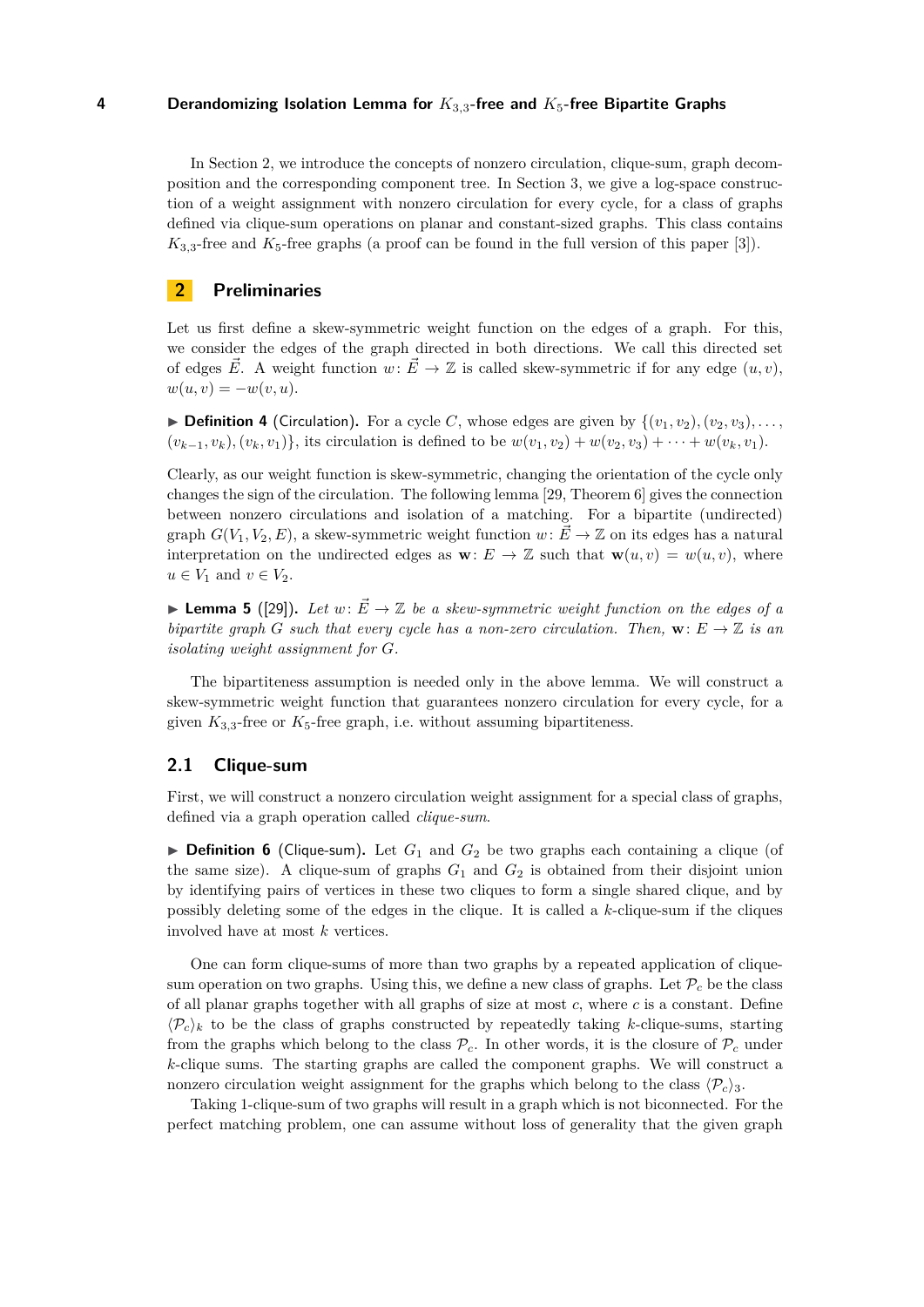is biconnected (see the full version [\[3\]](#page-12-13) for details). Thus, we assume that every clique-sum operation involves either 2-cliques or 3-cliques. A 2-clique which is involved in a clique-sum operation is called a separating pair. Similarly, a 3-clique is called a separating triplet. In general, they are called separating sets. Note that deletion of any separating pair/triplet will make the graph disconnected. We emphasize here that there can be other pairs/triplets in the graph which are not involved in a clique-sum operation, but whose deletion will make the graph disconnected. In this work, the term separating pair/triplet does not refer to such pairs/triplets.

## **2.2 Component Tree**

In general, clique-sum operation can be performed many times using the same separating set. In other words, many components can share a separating set. One can modify a graph in class  $\langle \mathcal{P}_c \rangle$ <sub>3</sub> via some matching preserving operations such that on decomposition, any separating set is shared by only two components (see the full version [\[3\]](#page-12-13) for details). Henceforth, in this section we assume this property.

Using this assumption, we can define a component graph for any graph  $G \in \langle \mathcal{P}_c \rangle_3$ as follows: each component is represented by a node and two such nodes are connected by an edge if the corresponding components share a separating set. Observe that this component graph is actually a tree. This is because when we take repeated clique-sums, a new component can be attached with only one of the already existing components, as a clique will be contained within one component. In literature [\[16,](#page-12-14) [30\]](#page-13-10), the component tree also contains a node for each separating set and it is connected by all the components which share this separating set. But, here we can ignore this node as we have only two sharers for each separating set.

In the component tree, each component is shown with all the separating sets it shares with other components. Thus, a copy of a separating set is present in both its sharer components. Moreover, in each component, a separating set is shown with a virtual clique, i.e., a virtual edge for a separating pair and a virtual triangle for a separating triplet. These virtual cliques represent the paths between the nodes via other components If any two vertices in a separating set have a real edge in *G*, then that real edge is drawn in one of the sharing components, parallel to the virtual edge. Note that while a vertex can have its copy in two components, any real edge is present in exactly one component.

## <span id="page-4-0"></span>**3 Nonzero Circulation**

In this section, we construct a nonzero circulation weight assignment for a given graph in the class  $\langle \mathcal{P}_c \rangle$ <sub>3</sub>, provided that the component tree and the planar embeddings of the planar components are given. Moreover, to construct this weight assignment we will make some assumptions about the given graph and its component tree.

- **1.** In any component, a vertex is a part of at most one separating set.
- **2.** Each separating set is shared by at most two components.
- **3.** Any virtual triangle in a planar component is always a face.

Given a  $K_{3,3}$ -free or  $K_5$ -free graph, a component tree can be constructed which has these properties (see the full version [\[3\]](#page-12-13) for details). The third property comes naturally, as the inside and outside parts of any virtual triangle can be considered as different components sharing this separating triplet. All these constructions are in log-space.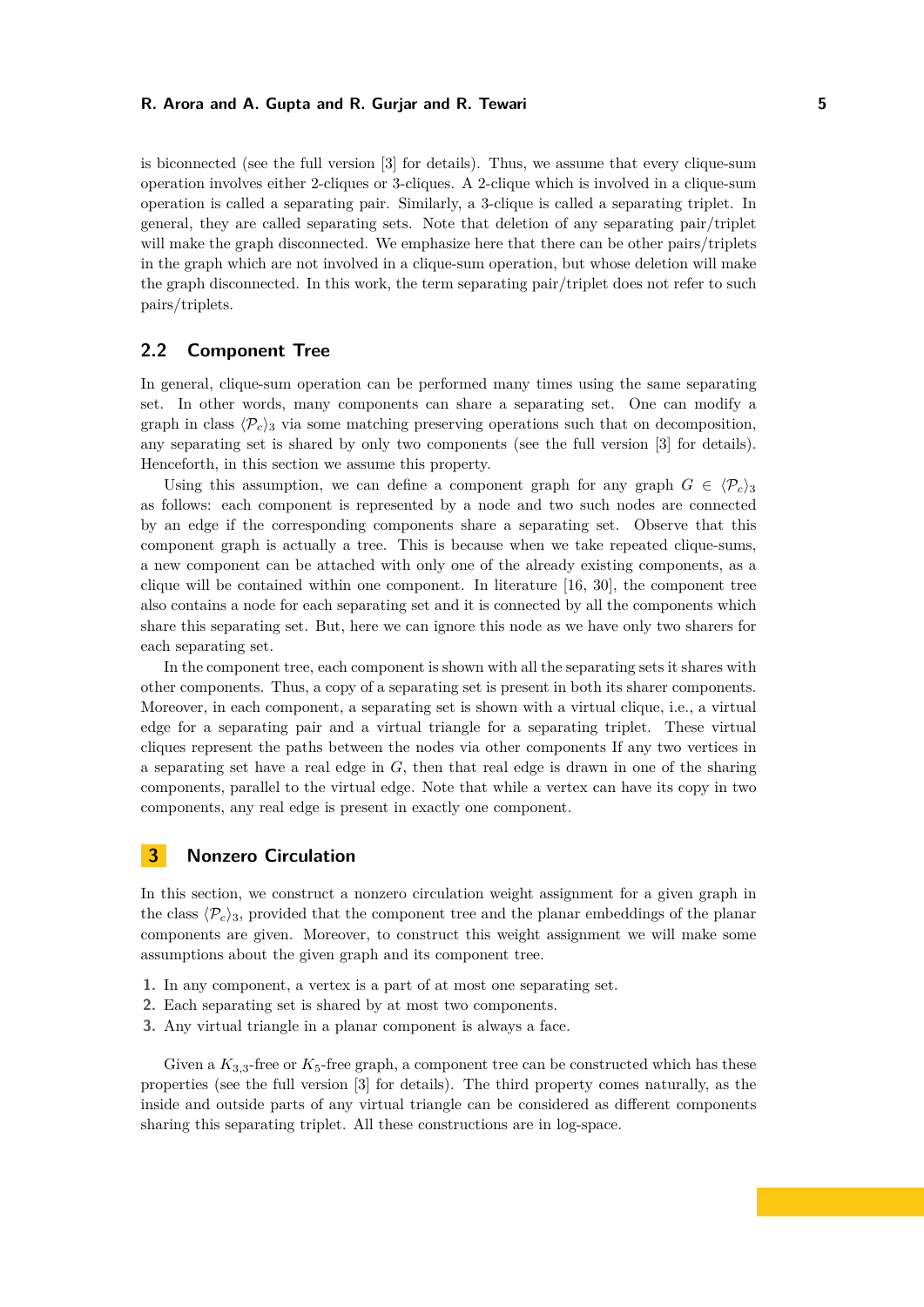<span id="page-5-0"></span>

**Figure 1** Breaking a cycle into its component cycles (projections) in the component tree. Notice that the original cycle and its components share the same set of *real* edges.

## **3.1 Components of a cycle**

We look at a cycle in the graph as *sum* of many cycles, one from each component the cycle passes through. Intuitively, the original cycle is *broken* at the separating set vertices which were part of the cycle, thereby generating fragments of the cycle in various nodes of the component tree. In all the component nodes containing these fragments, we include the virtual edges of the separating sets in question to complete the fragment into a cycle, thus resulting in component cycles in the component nodes (see Figure [1\)](#page-5-0).

Consider a directed cycle  $C = \{(v_0, v_1), (v_1, v_2), \ldots, (v_{k-1}, v_0)\}$  in a graph  $G = (V, E)$ . Without loss of generality, consider that  $G$  is separated into two components  $G_1$  and  $G_2$  via a separating pair  $(v_i, v_0)$  or a separating triplet  $(v_i, v_0, u)$ , where  $1 \leq i \leq k$  and  $u \in V$ . Then, one of the components, say  $G_1$ , will contain the vertices  $v_i, v_{i+1 \text{ mod } k}, \ldots, v_{k-1}, v_0$ , and the other  $(G_2)$  will contain the vertices  $v_0, v_1, \ldots, v_{i-1}, v_i$ . Then the cycles  $C_1 = \{(v_i, v_{i+1 \mod k}),$  $\dots, (v_{k-1}, v_0), (v_0, v_i)$  and  $C_2 = \{(v_0, v_1), \dots, (v_{i-1}, v_i), (v_i, v_0)\}\$  in  $G_1$  and  $G_2$  respectively are the component cycles of  $C$ , and we say that  $C$  is the sum of  $C_1$  and  $C_2$ . Observe that the edges  $(v_i, v_0)$  and  $(v_0, v_i)$  are virtual.

Repeat the processes recursively for  $C_1$  and  $C_2$  until no separating set breaks a cycle component, and we get the component cycles of the cycle *C*. Note that any edge in a cycle *C* is contained in exactly one of its component cycles. Moreover for any component cycle, all its edges, other than the virtual edges, are contained in *C*.

Observe that for any separating set in a component, a cycle can use one of its vertices to go out of the component and another vertex to come in (this transition is represented by a virtual edge in the component). As any separating set has size at most 3, a cycle can visit a node of the component tree only once. In other words, a cycle can have only one component cycle in any component tree node (this would not be true if we had separating sets of size 4). Also, a component cycle can take only one edge of any virtual triangle.

▶ **Definition 7** (Projection of a cycle). For a given component node N in the component tree, the component cycle of a cycle *C* in *N* is called the projection of *C* on *N*. If there is no component cycle of *C* in *N*, then *C* is said to have an empty projection on *N*.

It is easy to see that for any cycle *C*, the components on which *C* has a non-empty projection, form a subtree of the component tree. To construct the weight assignment (Section [3.2\)](#page-6-0), we will work with the component nodes of the component tree. Within any component, weight of a virtual edge will always be set to zero. Along with the fact that each cycle has the same set of real edges as the union of the edges in all its projections, this leads to the following lemma.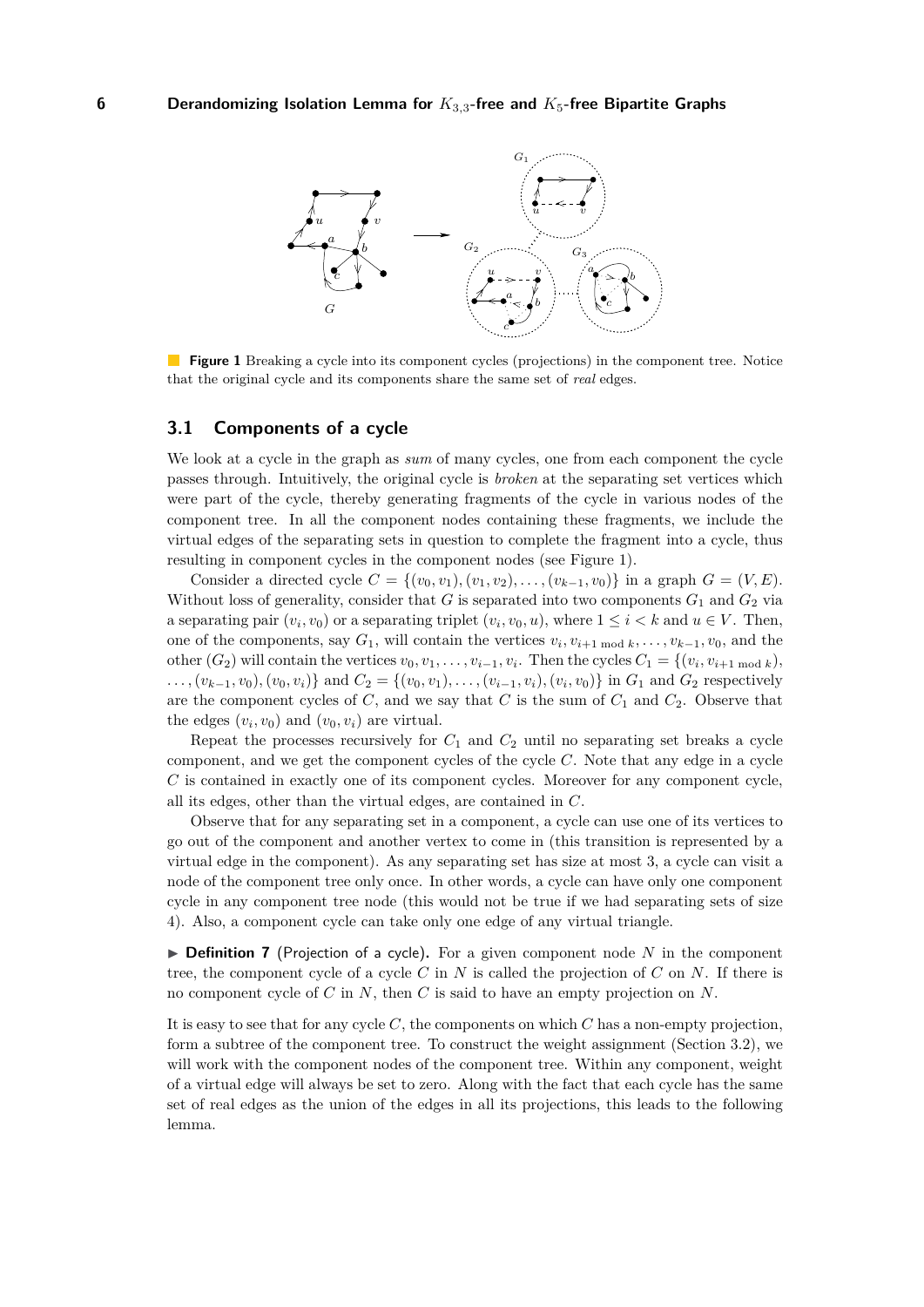#### <span id="page-6-2"></span>▶ **Lemma 8.** *The circulation of a cycle is the sum of circulations of its component cycles.*

Note that for a cycle, its component cycles can have circulations with different signs (positive or negative) as they can have different orientations (clockwise or anti-clockwise) in the planar components. Hence the total circulation can potentially be zero. Our idea is to ensure that one of the component cycles get a circulation greater than all the other component cycles put together. This will imply a nonzero circulation.

## <span id="page-6-0"></span>**3.2 Weighting Scheme**

The actual weight function we employ is a combination of two weight functions  $w_0$  and  $w_1$ . They are combined with an appropriate scaling so that they do not interfere with each other.  $w_1$  ensures that all the cycles which are within one component have a non-zero circulation and  $w_0$  ensures that all the cycles which project on at least two components have a non-zero circulation. We first describe the construction of  $w_0$ .

**Working Tree:** The given component tree can have arbitrary depth, while our weight construction would need the tree-depth to be  $O(\log n)$ . Thus, we re-balance the tree to construct a new *working tree*. It is a rooted tree which has the same nodes as the component tree, but the edge relations are different. The working tree, in some sense, 'preserves' the subtree structure of the original tree.

For a tree *S*, its working tree  $wt(S)$  is constructed as follows: Find a 'center' node  $c(S)$ in the tree *S* and mark it as the root of the working tree,  $r(\text{wt}(S))$ . Deleting the node  $c(S)$ from the tree *S* would give a set of disjoint trees, say  $\{S_1, S_2, \ldots, S_k\}$ . Apply this procedure recursively on these trees to construct their working trees  $wt(S_1), wt(S_2), \ldots, wt(S_k)$ . Connect each  $wt(S_i)$  to the root  $r(wt(S))$ , as a subtree. In other words,  $r(wt(S_i))$  is a child of  $r(wt(S))$ . For the base case, when the tree is a node, its working tree is the node itself. This completes the construction. If the component  $c(S)$  shares the separating set  $\tau_i$  with  $S_i$ , then the subtree  $\textsf{wt}(S_i)$  is said to be attached to the root  $r(\textsf{wt}(S))$  at  $\tau_i$ .

The 'center' nodes are chosen in a balanced way so that the working tree depth is  $O(\log n)$ . Von Braunmühl and Verbeek [\[32\]](#page-13-13), and later Limaye et al. [\[21\]](#page-13-14), gave a log-space construction of such a balanced tree, but in terms of well-matched strings (also see [\[8\]](#page-12-15)). In Section [3.3,](#page-10-0) we present the log-space construction in terms of a tree, along with a precise definition of a 'center' node.

Note that for any two nodes  $v_1 \in S_i$  and  $v_2 \in S_j$  such that  $i \neq j$ ,  $path(v_1, v_2)$  in *S* passes through the node  $c(S) = r(wt(S))$ . Thus, we get the following property for the working tree.

<span id="page-6-1"></span> $\triangleright$  Claim 9. For any two nodes  $u, v \in S$ , let their least common ancestor in the working tree wt(S) be the node *a*. Then  $path(u, v)$  in the tree S passes through *a*.

The root  $r(\text{wt}(S))$  of the working tree  $\text{wt}(S)$  is said to be at depth 0. For any other node in  $wt(S)$ , its depth is defined to be one more than the depth of its parent. Henceforth, depth of a node will always mean its depth in the working tree. From Claim [9,](#page-6-1) we get the following.

<span id="page-6-3"></span>In Claim 10. Let *S'* be an arbitrary subtree of *S*, with its set of nodes being  $\{v_1, v_2, \ldots, v_k\}$ . There exists  $i^* \in \{1, 2, \ldots, k\}$  such that for any  $j \in [k]$  with  $j \neq i^*$ ,  $v_j$  is a descendant of  $v_{i^*}$ in the working tree  $wt(S)$ .

**Proof.** Let  $d^*$  be the minimum depth of any node in  $S'$ , and let  $v_{i^*}$  be a node in  $S'$  with depth  $d^*$ . We claim that every other node in  $S'$  is a descendant of  $v_{i^*}$  in the working tree wt(*S*). For the sake of contradiction, let there be a node  $v_j \in S'$  which is not a descendant of  $v_{i^*}$ . Then, the least common ancestor of  $v_j$  and  $v_{i^*}$  in  $wt(S)$  must have depth strictly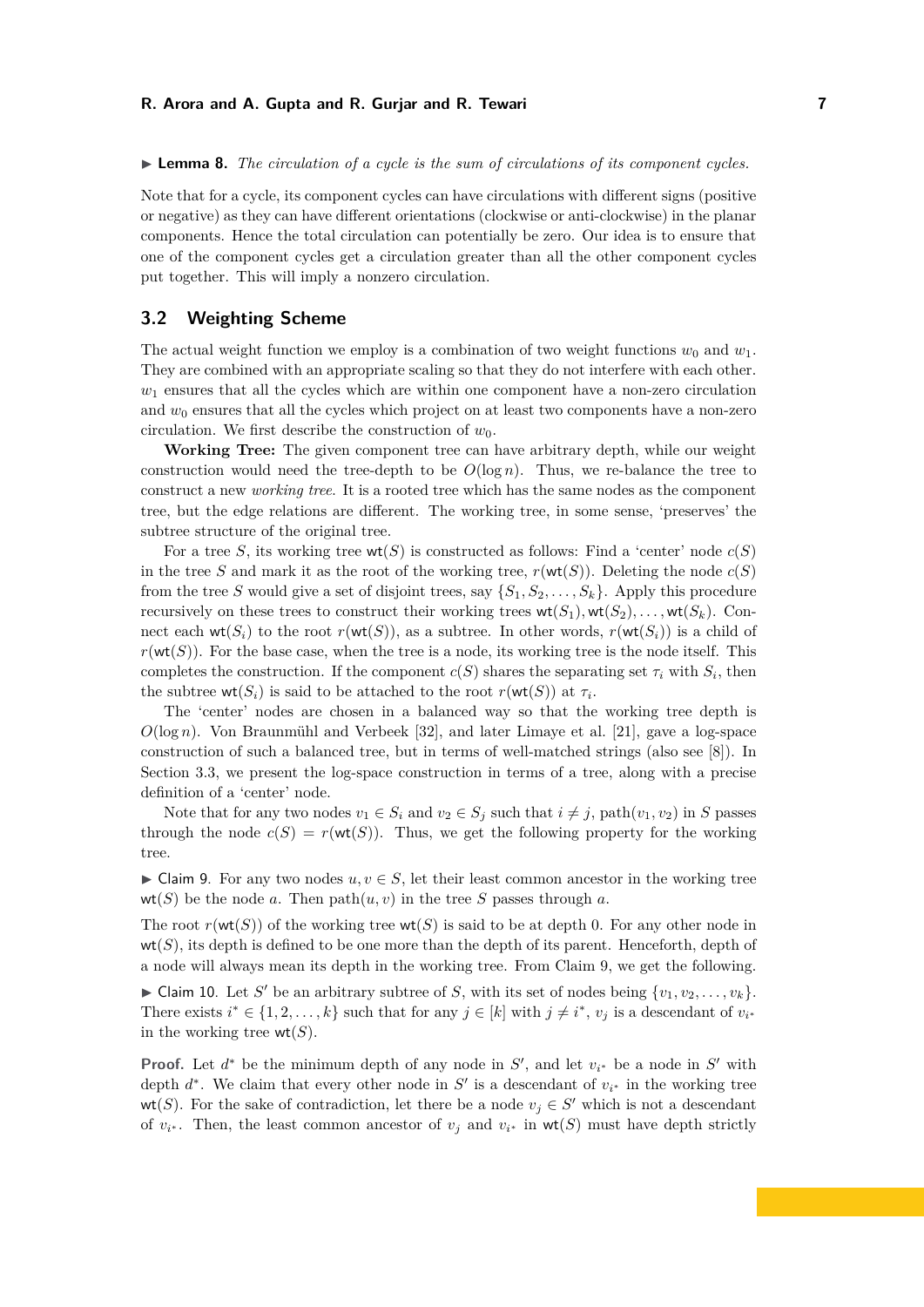smaller than  $d^*$ . By Claim [9,](#page-6-1) this least common ancestor must be present in the tree  $S'$ . But, we assumed  $d^*$  is the minimum depth value in  $S'$ . Thus, we get a contradiction.

This claim plays a crucial role in our weight assignment construction, as for any cycle *C* the components with a non-empty projection of *C* form a subtree of the component tree. To assign weights in the graph, we work with the working tree of its component tree. Let the working tree be  $\mathcal T$ . We start by assigning weight to the nodes having the largest depth, and move up till we reach depth 0, that is, the root node  $r(\mathcal{T})$ . The idea is that for any cycle C, its unique least-depth projection should get a circulation higher than the total circulation of all its other projections.

Complementary to the depth, we also define *height* of every node in the working tree. Let the maximum depth of any node in the working tree be *D*. Then, the height of a node is defined to be the difference between its depth and  $D + 1$ .

**Circulations of cycles spanning multiple components:** For any subtree *T* of the working tree  $\mathcal{T}$ , the weights to the edges inside the component  $r(T)$  will be given by two different schemes depending on whether the corresponding graph is planar or constant sized.

Let the maximum possible number of edges in a constant sized component be *m*. Then, let *K* be a constant such that  $K > \max(2^{m+2}, 7)$ . Also, suppose that the height of a node *N* is given by the function  $h(N)$ , and the number of leaves in subtree *T* is given by  $l(T)$ . Lastly, suppose the set of subtrees attached at  $r(T)$  is  $\{T_1, T_2, \ldots, T_k\}$ .

**Constant sized graph:** Let the set of (real) edges of the graph be  $\{e_1, e_2, \ldots, e_m\}$ . The edge  $e_j$  will be given weight  $2^j \times K^{h(r(T)) - 1} \times l(T)$  for an arbitrarily fixed direction. The intuition behind this scheme is that powers of 2 ensure that sum of weights for any non-empty subset of edges remain nonzero even when they contribute with different signs.

**Planar graph:** We work with a given planar embedding of the graph. For any weight assignment  $w : \vec{E} \to \mathbb{Z}$  on the edges of the graph, we define the *circulation of a face* as the circulation of the corresponding cycle in the clockwise direction, i.e., traverse the boundary edges of the face in the clockwise direction and take the sum of their weights. Instead of directly assigning edge weights, we will fix circulations for the inner faces of the graph. As we will see later, fixing positive circulations for all inner faces will avoid any cancellations. Lemma [14](#page-9-0) describes how to assign weights to the edges of a planar graph to get the desired circulation for each of the inner faces.

**Assigning circulations to the faces:** Here, only those inner faces are assigned nonzero circulations which are adjacent to some separating pair/triplet shared with a subtree. This is a crucial idea. As we will see in Lemma [11,](#page-8-0) this ensures that the maximum possible circulation of a cycle grows only by a constant multiple as we move one level higher up in the working tree.

If *T* is a singleton, i.e., there are no subtrees attached at *T*, we give a zero circulation to all the faces (and thus zero weight to all the edges) of  $r(T)$ . Otherwise, consider a separating pair  $\{a, b\}$  where a subtree  $T_i$  is attached to  $r(T)$ . The two faces adjacent to the virtual edge  $(a, b)$  will be assigned circulation  $2 \times K^{h(r(T_i))} \times l(T_i)$ . Similarly, consider a triplet  $\{a, b, c\}$ where a subtree  $T_j$  is attached. Then all the faces (at most 3) adjacent to the virtual triangle  ${a, b, c}$  get circulation  $2 \times K^{h(r(T_j))} \times l(T_j)$ . Repeat this procedure for all the faces adjacent to any pairs and/or triplets where subtrees are attached. If a face is adjacent to more than one virtual edge/triangle, then we just take the sum of different circulations due to each virtual edge/triangle.

Recall that by definition, each face has a positive circulation in the clockwise direction. The intuition behind this scheme is the following: circulation of any cycle in the planar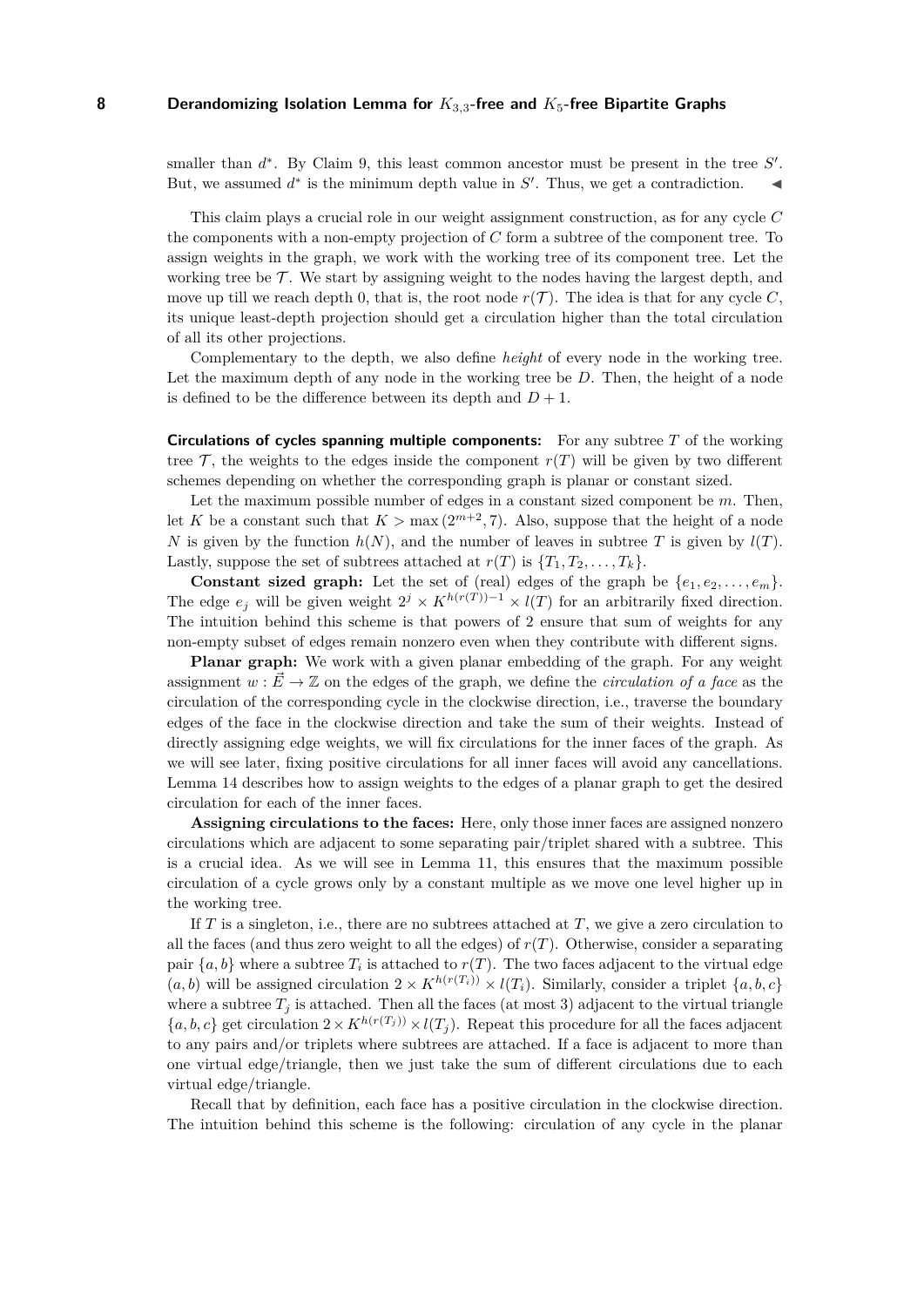component is just the sum of circulations of the faces inside it (Claim [12\)](#page-9-1). As all of them have the same sign, they cannot cancel each other. Moreover, it will be ensured that the contribution to the circulation from this planar component is higher than the total contribution from all its subtrees, and thus, cannot be canceled.

Now, we formally show that this weighting scheme ensures that all the cycles spanning multiple components in the tree get non-zero circulation.

**Nonzero Circulation of a cycle:** First, we derive an upper bound on the circulation of any cycle completely contained in a subtree *T* of the working tree.

<span id="page-8-0"></span> $\blacktriangleright$  **Lemma 11.** *The upper bound on the circulation of any cycle contained in a subtree*  $T$  *of the working tree*  $\mathcal{T}$  *is*  $U_T = K^{h(r(T))} \times l(T)$ *.* 

**Proof.** We prove this using induction on the height of *r*(*T*).

*Base case:* The height of  $r(T)$  is 1. Notice that this means that  $r(T)$  has the maximum depth amongst all the nodes in  $\mathcal{T}$ , and therefore,  $r(T)$  is a leaf node, and T is a singleton. Consider the two cases: i) when  $r(T)$  is a planar graph, ii) when it is a constant sized graph.

By our weight assignment, if  $r(T)$  is planar, the total weight of all the edges is zero. On the other hand, if  $r(T)$  is a constant sized graph, the maximum circulation of a cycle is the sum of weights of its edges, that is,  $\sum_{i=1}^{m} (K^0 \times 1 \times 2^i) < 2^{m+1} \leq K$ . Thus, the circulation is upper bounded by  $K^{\tilde{h}(r(T))} \times l(T)$  (as  $l(T) = 1$ ).

*Induction hypothesis:* For any tree *T*' with  $h(r(T')) \leq j - 1$ , the upper bound is  $U_{T'} =$  $K^{h(r(T'))} \times l(T')$ .

*Induction step:* We will prove that for any tree *T* with  $h(r(T)) = j$ , the upper bound is  $U_T = K^{h(r(T))} \times l(T)$ .

Let the subtrees attached at  $r(T)$  be  $\{T_1, T_2, \ldots, T_k\}$ . For any cycle in *T*, sum of the circulations of its projections on the subtrees  $T_1, T_2, \ldots, T_k$  can be at most  $\sum_{i=1}^k U_{T_i}$ .

First, we handle the case when  $r(T)$  is planar. For any subtree  $T_i$ , the total circulation of faces in  $r(T)$  due to connection to  $T_i$  can be  $6 \times K^{h(r(T_i))} \times l(T_i)$ . This is because the circulation of each face adjacent to the separating set connecting with  $T_i$  is  $2 \times K^{h(r(T_i))} \times$  $l(T_i)$ , and there can be at most 3 such faces. Thus,

$$
U_T = \sum_{i=1}^{k} U_{T_i} + \sum_{i=1}^{k} \left( 6 \times K^{h(r(T_i))} \times l(T_i) \right)
$$
  
= 
$$
\sum_{i=1}^{k} \left( K^{h(r(T_i))} \times l(T_i) \right) + \sum_{i=1}^{k} \left( 6 \times K^{h(r(T_i))} \times l(T_i) \right)
$$
  
= 
$$
7 \times K^{h(r(T)) - 1} \times \sum_{i=1}^{k} l(T_i) \qquad (\because \forall i, h(r(T_i)) = h(r(T)) - 1)
$$
  

$$
< K^{h(r(T))} \times \sum_{i=1}^{k} l(T_i) \qquad (\because K > 7)
$$
  
= 
$$
K^{h(r(T))} \times l(T)
$$

Now, consider the case when  $r(T)$  is a small non-planar graph. The maximum possible contribution from edges of  $r(T)$  to the circulation of a cycle in *T* is less than  $2^{m+1}$   $\times$  $K^{h(r(T))-1} \times l(T)$ . Similar to the case when *r*(*T*) is planar, contribution from all subtrees is at most  $K^{h(r(T))-1} \times l(T)$ . The total circulation of a cycle in *T* can be at most the sum of these two bounds, and is thus bounded above by  $(2^{m+1} + 1) \times K^{h(r(T)) - 1} \times l(T)$ . Since,  $K > 2^{m+2}$ , the total possible circulation is less than  $K^{h(r(T))} \times l(T)$ .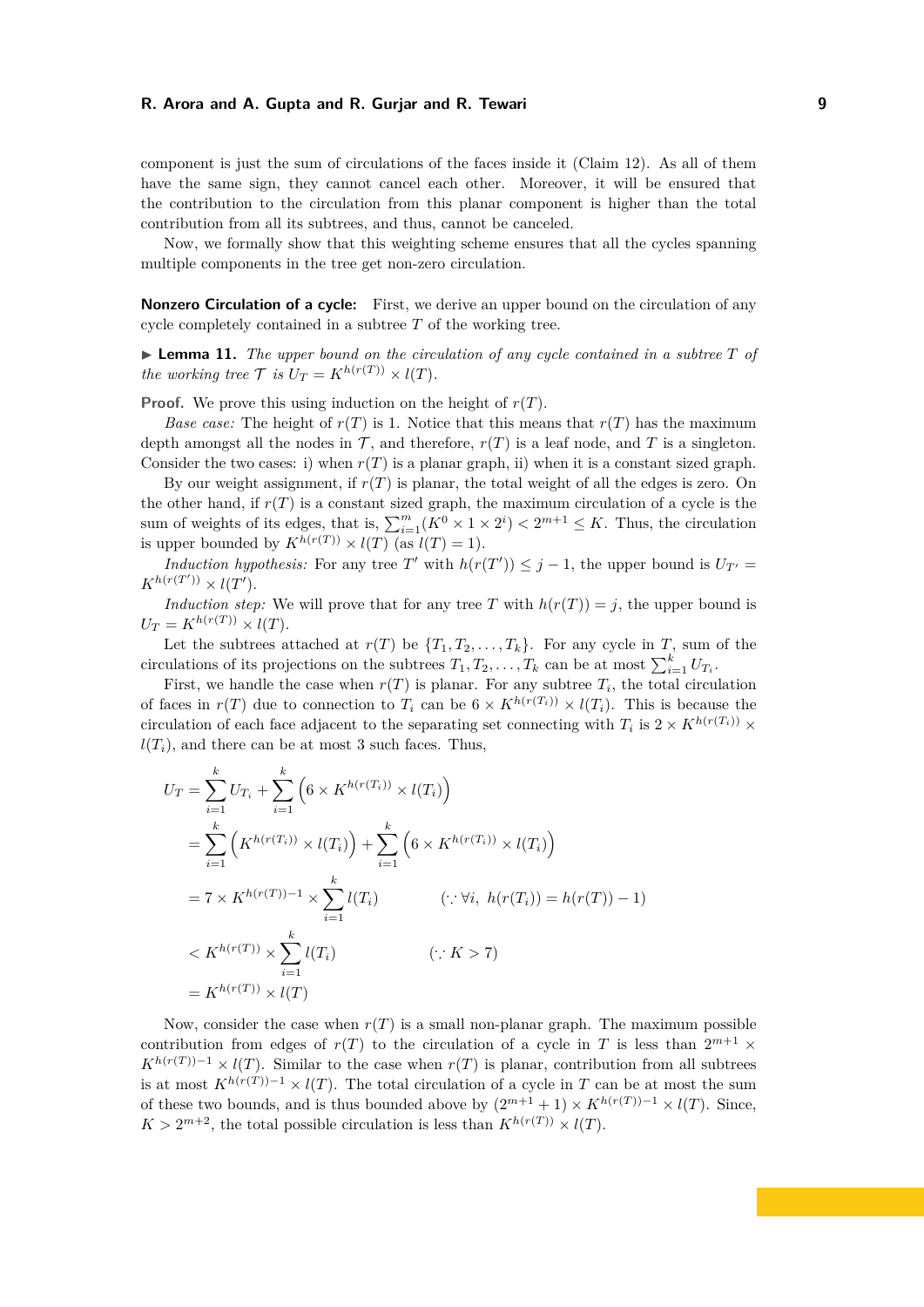Therefore, the upper bound  $U_T = K^{h(r(T))} \times l(T)$ .

To see that each cycle gets a nonzero circulation, recall Lemma [8,](#page-6-2) which says that the circulation of the cycle is the sum of circulations of its projections on different components. Consider a cycle *C*. Recall that components with a non-empty projection of *C* form a subtree  $S_C$  in the component tree. From Claim [10,](#page-6-3) we can find a node  $v^* \in S_C$  such that all other nodes in  $S_C$  are its descendants in the working tree  $\mathcal{T}$ . Thus,  $v^*$  is the unique minimum depth component on which *C* has a non-empty projection. Now, we show two things: (i) the contribution to the circulation from this component is nonzero, and (ii) it is larger than sum of all the circulation contributions from all its subtrees in the working tree.

Let  $v^*$  be the root of a subtree *T* in the working tree. Let the subtrees attached at  $r(T)$  $(= v^*)$  be  $\{T_1, T_2, \ldots, T_k\}$  and the separating sets in  $r(T)$  at which they are attached be  ${\tau_1, \tau_2, \ldots, \tau_k}$  respectively.

*Case 1*: when  $r(T)$  is a constant-sized component. It is easy to see that the circulation of any cycle in this component will be nonzero as long as it takes a real edge, because the weights given are powers of 2. Also, the minimum weight of any edge in  $r(T)$  is  $2 \times \sum_{i=1}^{k} U_{T_i}$ . Thus, when a cycle takes a real edge, contribution to its circulation from  $r(T)$  is larger than the contribution from higher depth components (components in the subtrees attached at  $r(T)$ ). And any cycle has to take a real edge, as the virtual edges and triangles all have disjoint set of vertices. (Here, the virtual triangle does not count as a cycle).

*Case 2*: when  $r(T)$  is a planar component. The crucial observation here is that in a planar graph, all the faces inside a cycle contribute to its circulation in the same orientation.

<span id="page-9-1"></span> $\triangleright$  Claim 12 ([\[6\]](#page-12-12)). In a planar graph, circulation of a cycle in clockwise orientation is the sum of circulations of the faces inside it (a proof can be found in [\[3\]](#page-12-13)).

Since *C* passes through at least one of the subtrees attached at  $r(T)$ , say  $T_i$ , it must go through the separating set  $\tau_i$ . Hence, the projection of *C* in  $r(T)$ , say *C*<sup> $\prime$ </sup>, must use the virtual edge (or one of the edges in the virtual triangle) corresponding to *τ<sup>i</sup>* . This would imply that at least one of the faces adjacent to  $\tau_i$  is inside  $C'$ . This is true for any subtree  $T_i$  which  $C$ passes through. As the faces adjacent to separating sets have nonzero circulations and each face has a positive circulation in clockwise direction, the circulation of  $C'$  is nonzero.

Recall that circulation of any face adjacent to  $\tau_i$  is  $2U_{T_i}$ , where  $U_{T_i}$  is the upper bound on circulation contribution from  $T_i$ . This implies that the circulation of  $C'$  will surpass the total circulation from all the subtrees which *C* passes through. Thus, we can conclude the following.

<span id="page-9-2"></span>► **Lemma 13.** *Circulation of any cycle which passes through at least two components is nonzero.*

**Face circulations using edge weights:** Now, we come back to the question of assigning weights to the edges in a planar component such that the faces get the desired circulations. Lemma [14](#page-9-0) describes this procedure for any planar graph.

<span id="page-9-0"></span> $\blacktriangleright$  **Lemma 14** ([\[19\]](#page-13-12)). Let  $G(V, E)$  be a planar graph with F being its set of inner faces in some planar embedding. For any given function on the inner faces  $w': F \to \mathbb{Z}$ , a skew*symmetric weight function*  $w: \vec{E} \to \mathbb{Z}$  *can be constructed in log-space such that each face*  $f \in F$  *has a circulation*  $w'(f)$  *(a proof can be found in the full version [\[3\]](#page-12-13)).* 

This scheme can assign weight to any edge in the given graph, while we are not allowed to give weights to virtual edges/triangles. So, we first collapse all the virtual triangles to one node and all the virtual edges to one node. As no two virtual triangles/edges are adjacent,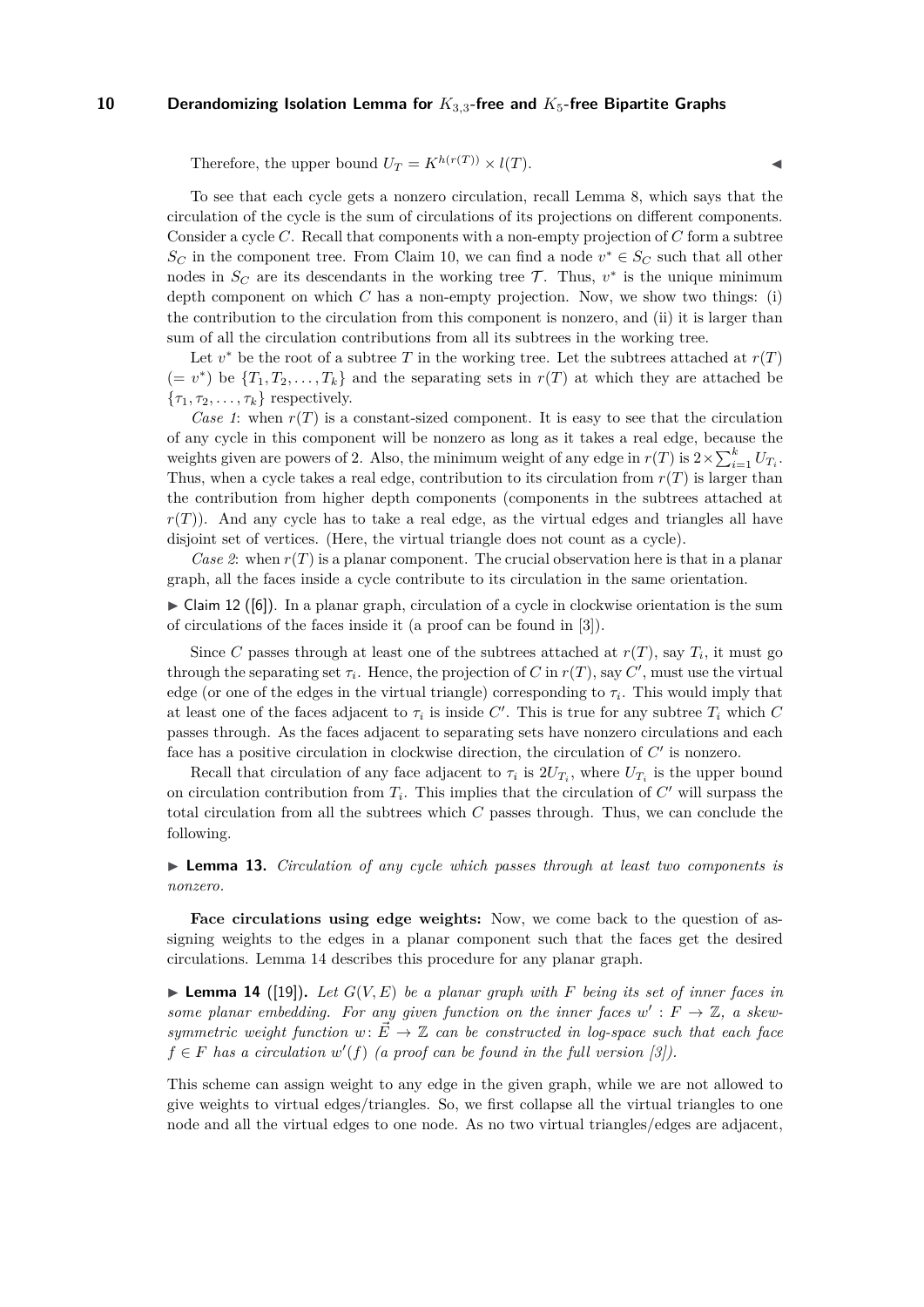after this operation, every face remains a non-trivial face (except the virtual triangle face). Now, we apply the procedure from Lemma [14.](#page-9-0) After undoing the collapse, the circulations of the faces will not change and we will have the desired circulations.

**Circulation of cycles contained within a single component:** To construct  $w_1$  for planar components, we assign  $+1$  circulation to every face using Lemma [14](#page-9-0) (similar to the case of multiple components). This would ensure nonzero circulation for every cycle within the planar component. This construction has been used in [\[19\]](#page-13-12) for bipartite planar graphs. [\[29\]](#page-13-5) also gives a log-space construction which ensures nonzero circulation for all cycles in a planar graph, using Green's theorem.

For the non-planar components,  $w_0$  already ensures that each cycle has non-zero circulation. Therefore, we set  $w_1 = 0$ . Use a linear combination of  $w_0$  and  $w_1$  such that they do not interfere with each other. Such a combination is easy to achieve by multiplying  $w_1$  by  $n^2$  or a higher power of *n* since since  $w_0$  is  $O(n)$ . This together with Lemma [13](#page-9-2) gives us the following.

#### ▶ **Lemma 15.** *Circulation of any cycle is non-zero.*

**Complexity:** The weights given by this scheme are polynomially bounded and the weight-construction procedure can be done in log-space (see the full version [\[3\]](#page-12-13) for details).

## <span id="page-10-0"></span>**3.3 Construction of the Working Tree**

Now, we describe a log-space construction of the working tree. The idea is obtained from the construction of [\[21,](#page-13-14) Lemma 6], where they create a  $O(\log n)$ -depth tree of well-matched substrings of a given well-matched string. Recall that for a tree  $S$ , the working tree  $wt(S)$ is constructed by first choosing a center node  $c(S)$  of *S* and marking it as the root of  $wt(S)$ , and then recursively finding the working trees for each component obtained by removing the node  $c(S)$  from *S* and connecting them to the root of  $wt(S)$ , as subtrees.

First, consider the following possible definition of the center: for any tree *S* with *n* nodes, one can define its center to be a node whose removal would give disjoint components of size ≤ 1*/*2|*S*|. Finding such a center is an easy task and can be done in log-space. Clearly, the depth of the working tree would be  $O(\log n)$ . It is not clear if the recursive procedure of finding centers for each resulting component can be done in log-space. Therefore, we give a more involved way of defining centers, so that the whole recursive procedure can be done in log-space.

First, we make the tree *S* rooted at an arbitrary node *r*. To find the child-parent relations of the rooted tree, one can do the standard log-space traversal of a tree.

**Tree traversal [\[22\]](#page-13-15)**: for every node, give its edges an arbitrary cyclic ordering. Start traversing from the root *r* by taking an arbitrary edge. If you arrive at a node *u* using its edge *e* then leave node *u* using the right neighbor of *e*. This traversal ends at *r* with every edge being traversed exactly twice.

For any node *v*, let *S<sup>v</sup>* denote the subtree of *S*, rooted at *v*. For any node *v* and one of its descendant nodes  $v'$  in *S*, let  $S_{v,v'}$  denote the tree  $S_v \setminus S_{v'}$ . Moreover  $S_{v,\epsilon}$  would just mean  $S_v$ , for any *v*. With our new definition of the center, at any stage of the recursive procedure, the component under consideration will always be of the form  $S_{v,v'}$ , for some nodes  $v, v' \in S$ . Now, we give a definition of the center for a rooted tree of the form  $S_{v,v'}$ .

**Center**  $c(S_{v,v'})$ : case (i) When  $v' = \epsilon$ , i.e. the given tree is  $S_v$ . Let *c* be a node in  $S_v$ , such that its removal gives components of size  $\leq 1/2|S_v|$ . If there are more than one such nodes then choose the lexicographically smallest one (there is at least one such center [\[17\]](#page-12-16)). Define *c* as the center of  $S_{v,v'}$ .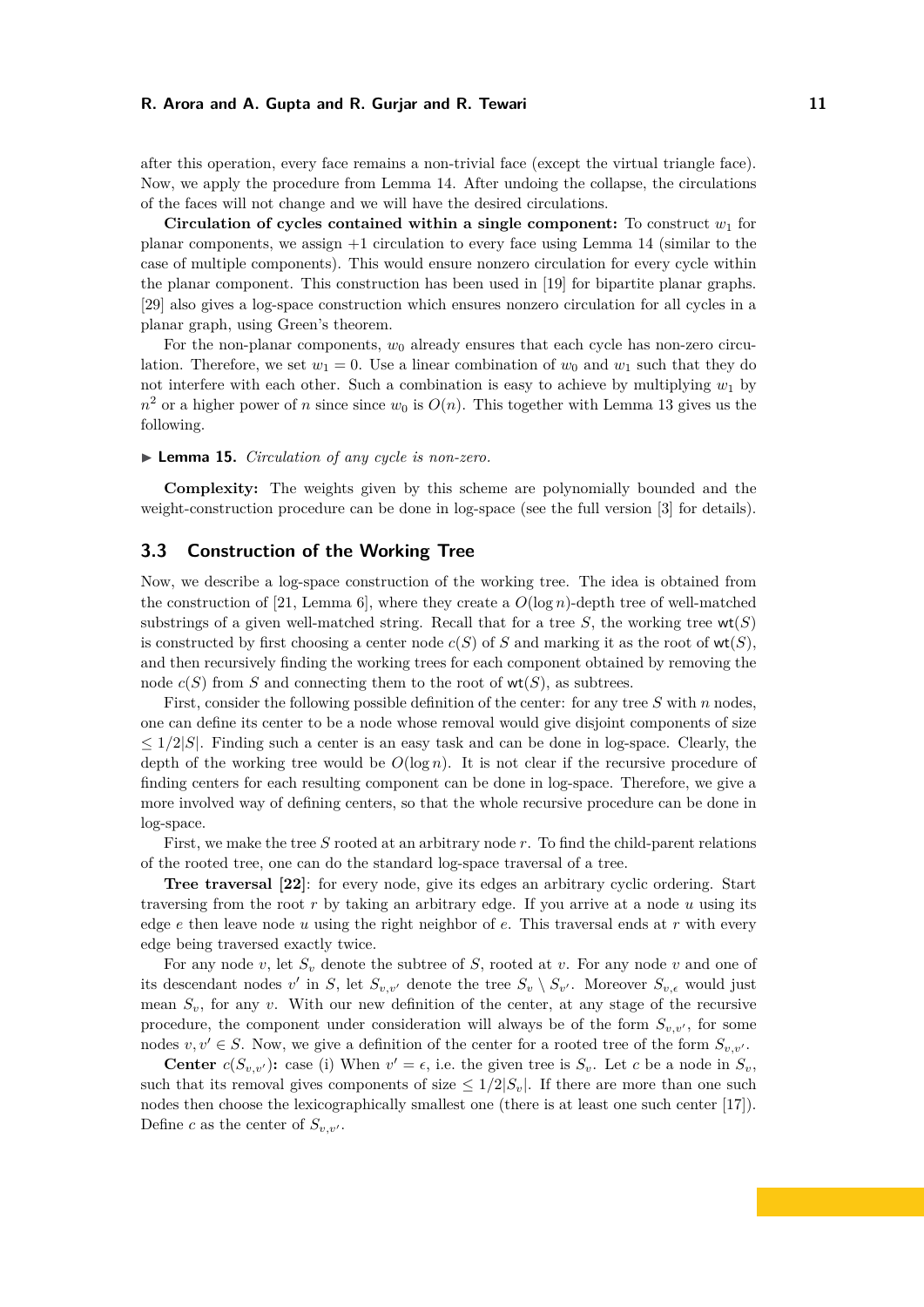Let the children of *c* in  $S_v$  be  $\{c_1, c_2, \ldots, c_k\}$ . Clearly, after removing *c* from  $S_v$ , the components we get are  $S_{c_1}, S_{c_2}, \ldots, S_{c_k}$  and  $S_{v,c}$ . Thus, they are all of the form described above, and have size  $\leq 1/2|S_v|$ .

case (ii) When  $v'$  is an actual node in  $S_v$ . Let the node sequence on the path connecting *v* and *v*' be  $(u_0, u_1, \ldots, u_p)$ , with  $u_0 = v$  and  $u_p = v'$ . Let  $0 \le i < p$  be the least index such that  $|S_{u_{i+1},v'}| \leq 1/2|S_{v,v'}|$ . This index exists because  $|S_{u_p,v'}|=0$ . Define  $u_i$  as the center of  $S_{v,v'}$ .

Let the children of  $u_i$ , apart from  $u_{i+1}$ , be  $\{c_1, c_2, \ldots, c_k\}$ . After removal of  $u_i$  from  $S_{v,v'}$ , the components we get are  $S_{c_1}, S_{c_2}, \ldots, S_{c_k}, S_{u_{i+1},v'}$  and  $S_{v,u_i}$ . By the choice of *i*,  $|S_{u_i,v'}| > 1/2|S_{v,v'}|$ . Thus,  $|S_{v,u_i}| \leq 1/2|S_{v,v'}|$ . So, the only components for which we do not have a guarantee on their sizes, are  $S_{c_1}, S_{c_2}, \ldots, S_{c_k}$ . Observe that when we find a center for the tree  $S_{c_i,\epsilon}$  in the next recursive call, it will fall into case (i) and the components we get will have their sizes reduced by a factor of 1*/*2.

Thus, we can conclude that in the recursive procedure for constructing the working tree, we reduce the size of the component by half in at most two recursive calls. Hence, the depth of working tree is  $O(\log n)$ . Now, we describe a log-space procedure for the working tree.

## **Lemma 16.** For any tree *S*, its working tree  $wt(S)$  can be constructed in log-space.

**Proof.** We just describe a log-space procedure for finding the parent of a given node x in the working tree. Running this procedure for every node will give us the working tree.

Find the center of the tree *S*. Removing the center would give many components. Find the component  $S_1$ , to which the node  $x$  belongs. Apply the same procedure recursively on  $S_1$ . Keep going to smaller components which contain *x*, till *x* becomes the center of some component. The center of the previous component in the recursion will be the parent of *x* in the working tree.

In this recursive procedure, to store the current component  $S_{v,v}$ , we just need to store two nodes  $v$  and  $v'$ . Apart from these, we need to store center of the previous component and size of the current component.

To find the center of a given component  $S_{v,v'}$ , go over all possibilities of the center, depending on whether  $v'$  is  $\epsilon$  or a node. For any candidate center c, find the sizes of the components generated if *c* is removed. Check if the sizes satisfy the specified requirements. Any of these components is also of the form  $S_{u,u'}$  and thus can be stored with two nodes.

By the standard log-space traversal of a tree, for any given tree  $S_{v,v'}$ , one can count the number of nodes in it and test membership of a given node. Thus, the whole procedure works in log-space.

# **4 Discussion**

One of the open problems is to construct a polynomially bounded isolating weight assignment for a more general class of graphs, in particular, for all bipartite graphs. Our approach does not directly extend to more general minor-free graphs, because their decomposition can involve separating sets of size more than 3. For example, when we have a separating set of size 4, a cycle can have two different projections in a component, i.e., it enters the component twice and leaves the component twice. These two projections can contribute to the total circulation with opposite signs and can cancel each other.

The isolation question is also open for general planar graphs and small genus bipartite graphs.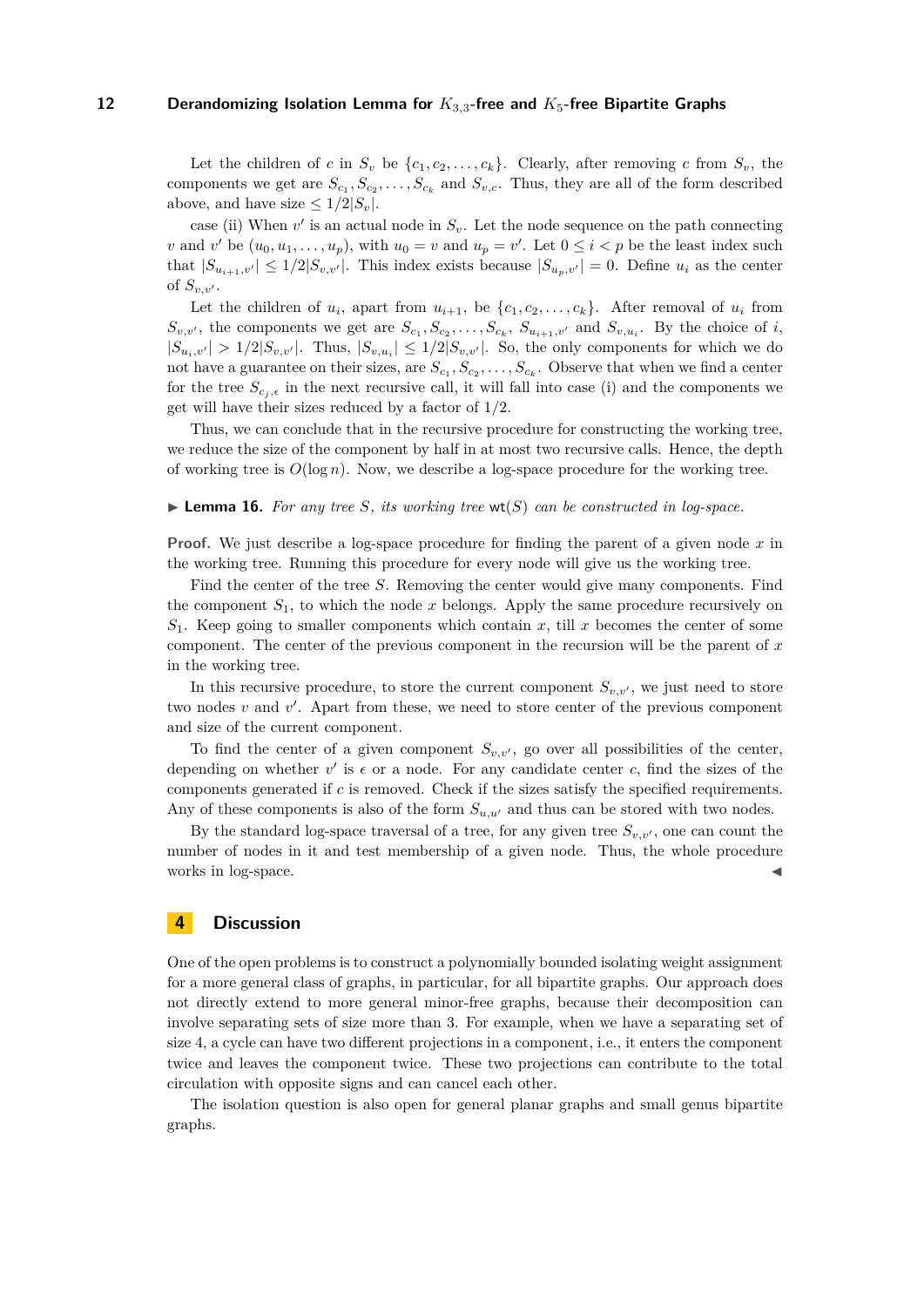# **5 Acknowledgements**

We thank Arpita Korwar for various helpful discussions.

### **References**

- <span id="page-12-6"></span>**1** Manindra Agrawal, Thanh Minh Hoang, and Thomas Thierauf. The polynomially bounded perfect matching problem is in NC<sup>2</sup> . In Wolfgang Thomas and Pascal Weil, editors, *STACS 2007*, volume 4393 of *Lecture Notes in Computer Science*, pages 489–499. Springer Berlin Heidelberg, 2007.
- <span id="page-12-1"></span>**2** Eric Allender, Klaus Reinhardt, and Shiyu Zhou. Isolation, matching, and counting uniform and nonuniform upper bounds. *J. Comput. Syst. Sci.*, 59(2):164–181, 1999.
- <span id="page-12-13"></span>**3** Rahul Arora, Ashu Gupta, Rohit Gurjar, and Raghunath Tewari. Derandomizing isolation lemma for  $K_{3,3}$ -free and  $K_5$ -free bipartite graphs. Technical Report TR14-161, Electronic Colloquium on Computational Complexity (ECCC), 2014.
- <span id="page-12-3"></span>**4** V. Arvind and Partha Mukhopadhyay. Derandomizing the isolation lemma and lower bounds for circuit size. In Ashish Goel, Klaus Jansen, JoséD.P. Rolim, and Ronitt Rubinfeld, editors, *Approximation, Randomization and Combinatorial Optimization. Algorithms and Techniques*, volume 5171 of *Lecture Notes in Computer Science*, pages 276– 289. Springer Berlin Heidelberg, 2008.
- <span id="page-12-10"></span>**5** Takao Asano. An approach to the subgraph homeomorphism problem. *Theoretical Computer Science*, 38(0):249 – 267, 1985.
- <span id="page-12-12"></span>**6** Chris Bourke, Raghunath Tewari, and N. V. Vinodchandran. Directed planar reachability is in unambiguous log-space. *ACM Trans. Comput. Theory*, 1(1):4:1–4:17, February 2009.
- <span id="page-12-11"></span>**7** Richard P. Brent. The parallel evaluation of general arithmetic expressions. *J. ACM*, 21(2):201–206, April 1974.
- <span id="page-12-15"></span>**8** Bireswar Das, Samir Datta, and Prajakta Nimbhorkar. Log-space algorithms for paths and matchings in k-trees. *Theory of Computing Systems*, 53(4):669–689, 2013.
- <span id="page-12-2"></span>**9** Samir Datta, Raghav Kulkarni, and Sambuddha Roy. Deterministically isolating a perfect matching in bipartite planar graphs. *Theory of Computing Systems*, 47:737–757, 2010.
- <span id="page-12-4"></span>**10** Samir Datta, Raghav Kulkarni, Raghunath Tewari, and N. V. Vinodchandran. Space complexity of perfect matching in bounded genus bipartite graphs. *J. Comput. Syst. Sci.*, 78(3):765–779, 2012.
- <span id="page-12-9"></span>**11** Samir Datta, Prajakta Nimbhorkar, Thomas Thierauf, and Fabian Wagner. Graph isomorphism for  $K_{3,3}$ -free and  $K_5$ -free graphs is in log-space. In *IARCS Annual Conference on Foundations of Software Technology and Theoretical Computer Science, FSTTCS 2009, December 15-17, 2009, IIT Kanpur, India*, pages 145–156, 2009.
- <span id="page-12-0"></span>**12** Jack Edmonds. Path, trees, and flowers. *Canadian J. Math.*, 17:449–467, 1965.
- <span id="page-12-8"></span>**13** Stephen A. Fenner, Rohit Gurjar, and Thomas Thierauf. Bipartite perfect matching is in quasi-nc. Technical Report TR15-177, Electronic Colloquium on Computational Complexity (ECCC), 2015.
- <span id="page-12-5"></span>**14** Dima Grigoriev and Marek Karpinski. The matching problem for bipartite graphs with polynomially bounded permanents is in NC (extended abstract). In *28th Annual Symposium on Foundations of Computer Science, Los Angeles, California, USA, 27-29 October 1987*, pages 166–172, 1987.
- <span id="page-12-7"></span>**15** Thanh Minh Hoang. On the matching problem for special graph classes. In *IEEE Conference on Computational Complexity*, pages 139–150. IEEE Computer Society, 2010.
- <span id="page-12-14"></span>**16** John E. Hopcroft and Robert Endre Tarjan. Dividing a graph into triconnected components. *SIAM J. Comput.*, 2(3):135–158, 1973.
- <span id="page-12-16"></span>**17** Camille Jordan. Sur les assemblages de lignes. *Journal für die reine und angewandte Mathematik*, 70:185–190, 1869.